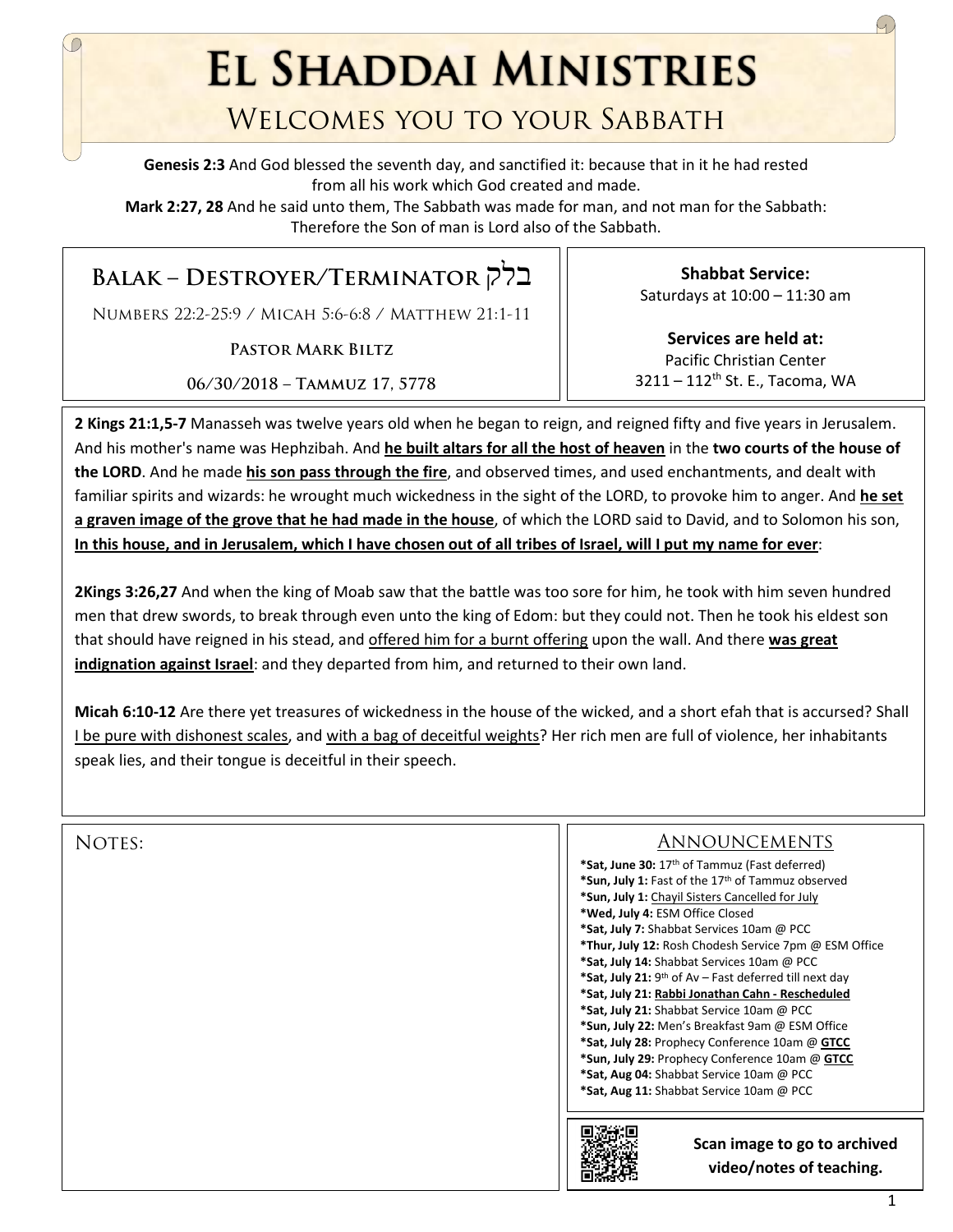**Micah 5:10-15** "It will happen in that day," says the LORD, That I will cut off your horses out of the midst of you, and will destroy your chariots. I will cut off the cities of your land, and will tear down all your strongholds. I will destroy witchcraft from your hand; and you shall have no soothsayers. I will cut off **your engraved images** and your pillars out of your midst; and you shall no more worship the work of your hands. I will uproot your Asherim out of your midst; and I will destroy your cities. I will execute vengeance in anger, and wrath on the nations that didn't listen."

**Micah 6:1-5** Hear now what the LORD says: "Arise, plead your case before the mountains, And let the hills hear your voice. Hear, O you mountains, the LORD'S complaint, And you strong foundations of the earth; For the LORD has a complaint against His people, And He will contend with Israel. "O My people, what have I done to you? And how have I wearied you? Testify against Me. For I brought you up from the land of Egypt, I redeemed you from the house of bondage; And I sent before you Moses, Aaron, and Miriam. O My people, remember now what **Balak king of Moab counseled, And what Balaam the son of Beor** answered him, From Shittim to Gilgal, That you may know the righteousness of the LORD."

**Micah 6:6,7** Wherewith shall I come before the LORD, and bow myself before the high God? shall I come before him with burnt offerings, with calves of a year old? Will the LORD be pleased with thousands of rams, or with ten thousands of rivers of oil? **shall I give my firstborn** for my transgression, the fruit of my body for the sin of my soul?

**Micah 6:8** He hath shown thee, O man, what is good; and what doth the LORD require of thee, but to do justly, and to love mercy, and to walk humbly with thy God?

**Lamentations 1:3** Judah is gone into captivity because of affliction, and because of great servitude: she dwelleth among the heathen, she findeth no rest: all her persecutors overtook her **between the straits**.

**Zechariah 8:19** Thus saith the LORD of hosts; The fast of the fourth month, and the fast of the fifth, and the fast of the seventh, and the fast of the tenth, shall be to the house of Judah joy and gladness, and cheerful feasts; therefore love the truth and peace.

**Deuteronomy 2:4,5** And command you the people, saying, You are to pass through the coast of your brothers the children of Esau, which dwell in Seir; and **they shall be afraid of you:** take you good heed to yourselves therefore: Meddle not with them; for I will not give you of their land, no, not so much as a foot breadth; because I have given mount Seir to Esau for a possession.

**Deuteronomy 2:9** And the LORD said unto me, Distress not the Moabites, neither contend with them in battle: for I will not give thee of their land for a possession; because I have given Ar unto the children of Lot for a possession.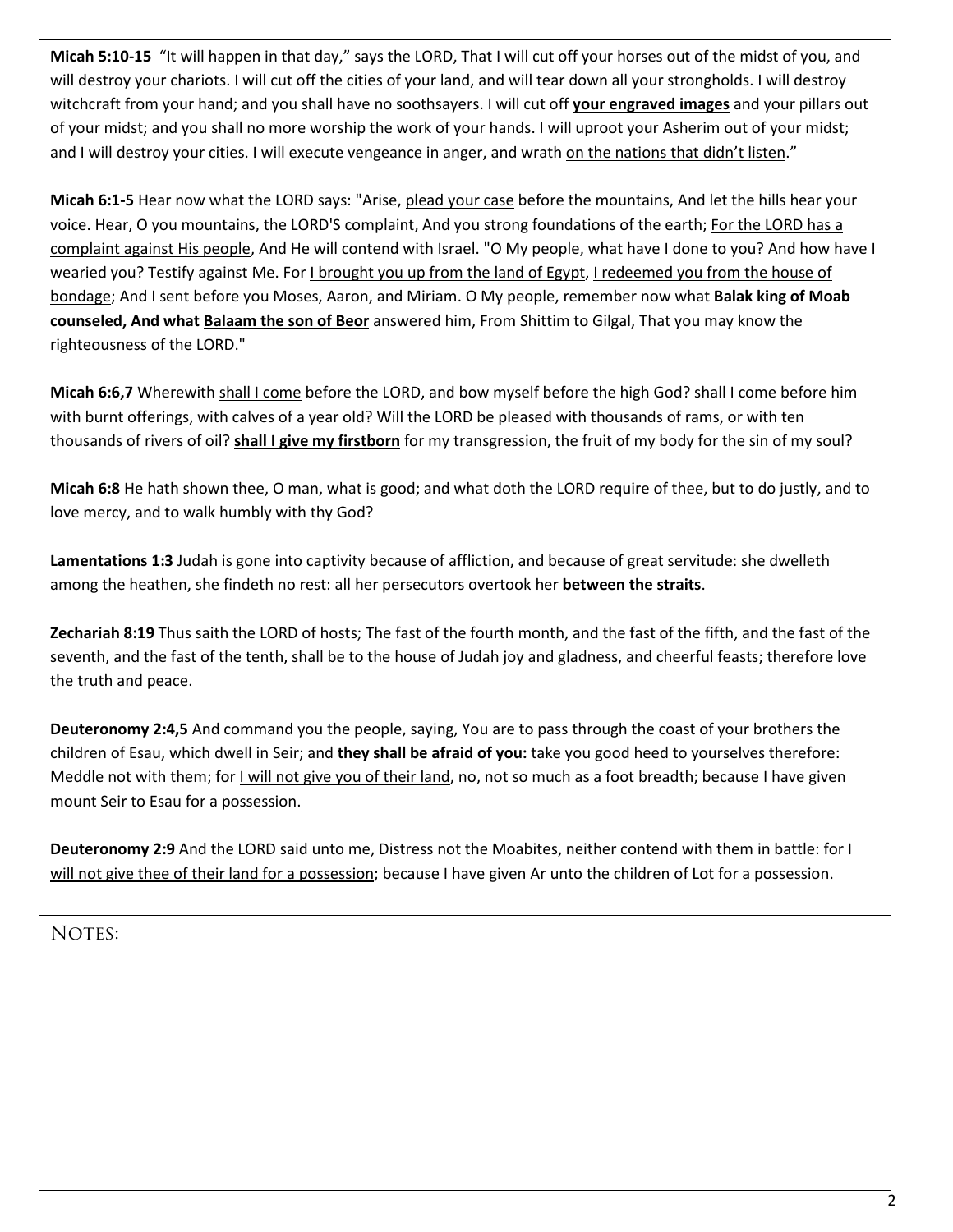**Numbers 21:25,26** And Israel took all these cities: and Israel dwelt in all the cities of the Amorites, **in Heshbon**, and in all the villages thereof. For Heshbon was the city of **Sihon the king of the Amorites**, **who had fought against the former king of Moab**, and taken all his land out of his hand, even unto Arnon.

**Numbers 22:1,2** Then the children of Israel moved, and camped in the plains of Moab on the side of the Jordan across from Jericho. Now **Balak** the son of Zippor saw all that Israel had done to the Amorites.

**Numbers 22:3-5** And **Moab was exceedingly afraid** of the people because they were many, and Moab was **sick with dread** because of the children of Israel. So **Moab said to the elders of Midian**, "Now this company will lick up everything around us, as an ox licks up the grass of the field." And Balak the son of Zippor was **king of the Moabites at that time.** Then he sent messengers **to Balaam** the son of Beor at Pethor, which is near the River in the land of the sons of his people, to call him, saying: "Look, a people has come from Egypt. See, they cover the face of the earth, and are settling next to me! "

**Genesis 25:1,2** Then again Abraham took a wife, and her name was Keturah. And she bare him Zimran, and Jokshan, and Medan, and **Midian**,

**Exodus 3:1** Now Moses kept the flock of Jethro his father in law, the priest of **Midian**:

**Numbers 22:6** Therefore please come at once, curse this people for me, for they are too mighty for me. Perhaps I shall be able to defeat them and drive them out of the land, for I know that **he whom you bless is blessed, and he whom you curse is cursed."**

**Numbers 22:7-20** So the elders of Moab and the elders of Midian departed with the fees for divination in their hand. And they came to Balaam and gave him Balak's message. And he said to them, "Lodge here tonight, and I will bring back word to you, as the Lord speaks to me." So the princes of Moab stayed with Balaam. And God came to Balaam and said, "Who are these men with you?" And Balaam said to God, "Balak the son of Zippor, king of Moab, has sent to me, saying, 'Behold, a people has come out of Egypt, and it covers the face of the earth. Now come, curse them for me. Perhaps I shall be able to fight against them and drive them out. '" God said to Balaam, "**You shall not go** with them. **You shall not curse the people, for they are blessed**." So Balaam rose in the morning and said to the princes of Balak, "Go to your own land, for the Lord has refused to let me go *with you*." So the princes of Moab rose and went to Balak and said, "**Balaam refuses** to come **with us**."

**Numbers 22:21** So **Balaam rose in the morning and saddled his donkey** and went with the princes of Moab.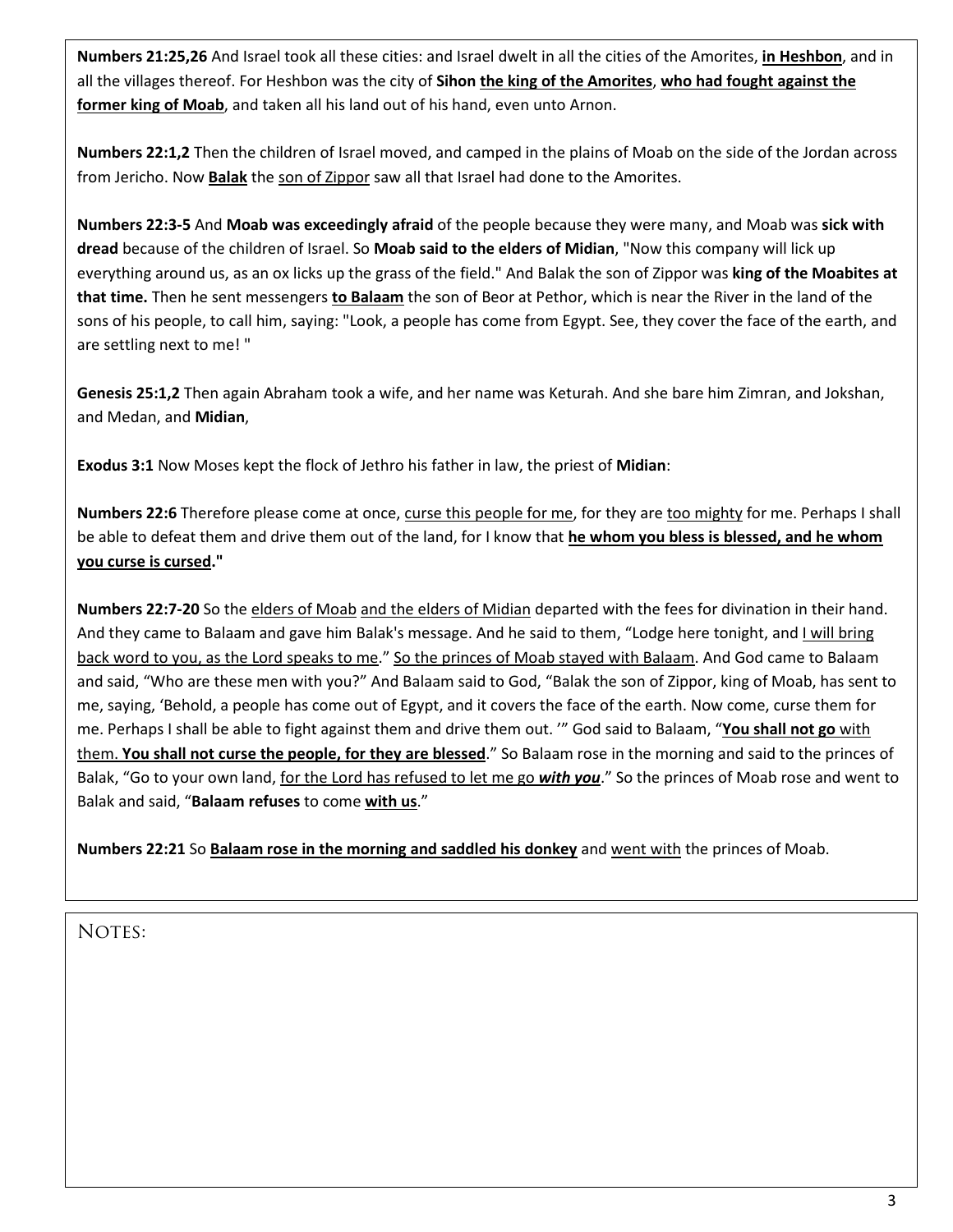**Numbers 22:22** But God's anger was kindled because **he went**, and the angel of the Lord took his stand in the way as his adversary. **Now he was riding on the donkey,** and his **two servants** were with him**.**

**Genesis 22:3** And **Abraham rose early in the morning, and saddled his ass, and took two of his young men with him,** and Isaac his son. And he clave the wood for the burnt- offering, and rose up, and went unto the place of which God had told him.

**Genesis 22:2** And he said, Take now thy son, thine only son, whom thou lovest, even Isaac, and get thee into the land of Moriah. And offer him there for a burnt- offering upon one of the mountains which I will tell thee of.

**Genesis 12:1-4** Now the Lord said to Abram, "Go from your country and your kindred and your father's house to the land that I will show you. And I will make of you a great nation, and I will bless you and make your name great, so that you will be a blessing. I will bless those who bless you, and him who dishonors you I will curse, and in you all the families of the earth shall be blessed." So Abram went, as the Lord had told him.

**Genesis 22:15-18** And the angel of the Lord called unto Abraham out of heaven the second time, And said, By myself have I sworn, saith the Lord, for because thou hast done this thing, and hast not withheld thy son, thine only son: That **in blessing I will bless thee**, and in multiplying I will multiply thy seed as the stars of the heaven, and as the sand which is upon the sea shore; and thy seed shall possess the gate of his enemies; And in thy seed shall all the nations of the earth be blessed; because thou hast obeyed my voice.

**Numbers 22:23-28** And **the ass saw** the **angel of the LORD** standing in the way, and **his sword drawn** in his hand: and the ass turned aside out of the way, and went into the field: and Balaam smote the ass, to turn her into the way. But the **angel of the LORD** stood in a path of the vineyards, a wall being on this side, and a wall on that side. And when **the ass saw** the **angel of the LORD**, she thrust herself unto the wall, and **crushed Balaam's foot** against the wall: and he smote her again. And the angel of the LORD went further, and stood in a narrow place, where was no way to turn either to the right hand or to the left. And when **the ass saw** the **angel of the LORD**, she fell down under Balaam: and Balaam's anger was kindled, and he smote the ass with a staff. And the LORD opened the mouth of the ass, and she said unto Balaam, What have I done unto thee, that thou hast smitten me these three times?

**Isaiah 65:1-2** I am sought of them that asked not for me; I am found of them that sought me not: I said, Behold me, behold me, unto a nation that was not called by my name. I have spread out my hands all the day unto a rebellious people, which walketh in a way that was not good, after their own thoughts;

**Numbers 22:29** And Balaam said unto the ass, Because thou hast mocked me: I would there were a sword in mine hand, for now would I kill thee.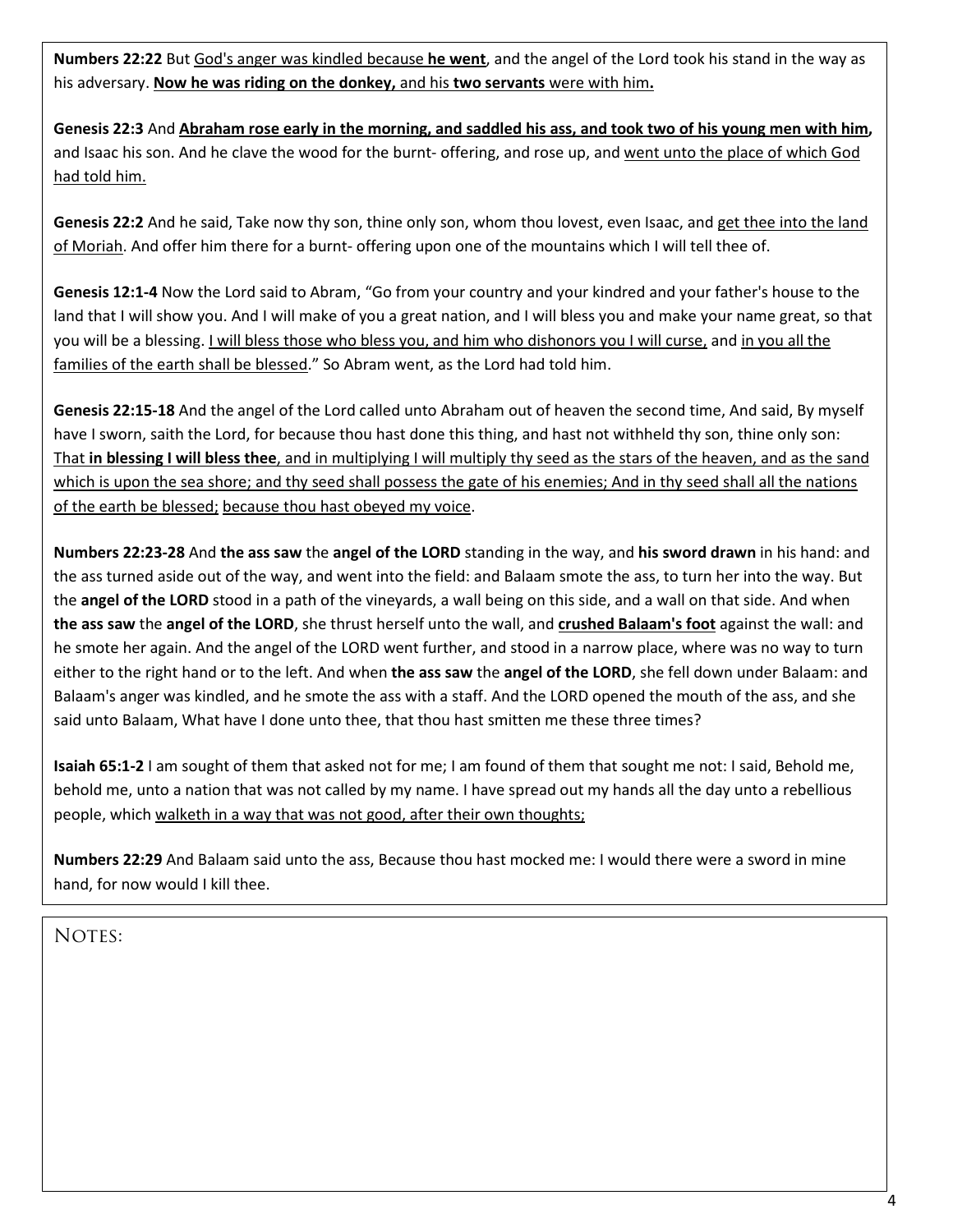**Proverbs 12:10** A righteous man regardeth the life of his beast: but the tender mercies of the wicked are cruel.

**Numbers 22:31-33** Then the LORD **opened the eyes** of Balaam, and he saw the angel of the LORD standing in the way, and his **sword drawn in his hand:** and he bowed down his head, and fell flat on his face. And the angel of the LORD said unto him, Wherefore hast thou smitten thine ass these three times? Behold, I went out to withstand thee, because thy way is perverse before me: And the ass saw me, and turned from me these three times: unless she had turned from me, surely now also I had slain thee, and saved her alive.

**Revelation 3:17** Because you say, 'I am rich, and have gotten riches, and have need of nothing;' and don't know that you are the wretched one, miserable, poor, blind, and naked;

**Revelation 2:12** And to the angel of the Church in Pergamos write; These things saith he which **hath the sharp sword with two edges;**

:**14** But I have a few things against thee, because thou hast there them that hold **the doctrine of Balaam**, who taught Balak to cast a **stumblingblock before the children of Israel**, to eat things sacrificed unto idols, and to commit fornication.

**Numbers 31:16** Behold, these caused the children of Israel, through the counsel of Balaam, to commit trespass against the LORD in the matter of Peor, and there was a plague among the congregation of the LORD.

**2Peter 2:13-15** Spots they are and blemishes, sporting themselves with their own deceivings while they feast with you; Having eyes full of adultery, and that cannot cease from sin; beguiling unstable souls: an heart they have exercised with covetous practices; cursed children: Which have forsaken the right way, and are gone astray, following **the way of Balaam** the son of Bosor, who loved the wages of unrighteousness;

**Deuteronomy 23:3,4** An Ammonite or Moabite shall not enter into the congregation of the Lord; even to their tenth generation shall they not enter into the congregation of the Lord for ever: Because they met you not with bread and with water in the way, when ye came forth out of Egypt; and because they hired against thee Balaam the son of Beor of Pethor of Mesopotamia, to curse thee.

**Numbers 23:9-11** For from the top of the rocks I see him, and from the hills I behold him: lo, the people shall dwell alone, and shall not be reckoned among the nations. Who can **count the dust** of Jacob, and the number of the fourth part of Israel? Let me die the death of the righteous, and let my last end be like his! And Balak said unto Balaam, What hast thou done unto me? I took thee to curse mine enemies, and, behold, thou hast blessed them altogether.